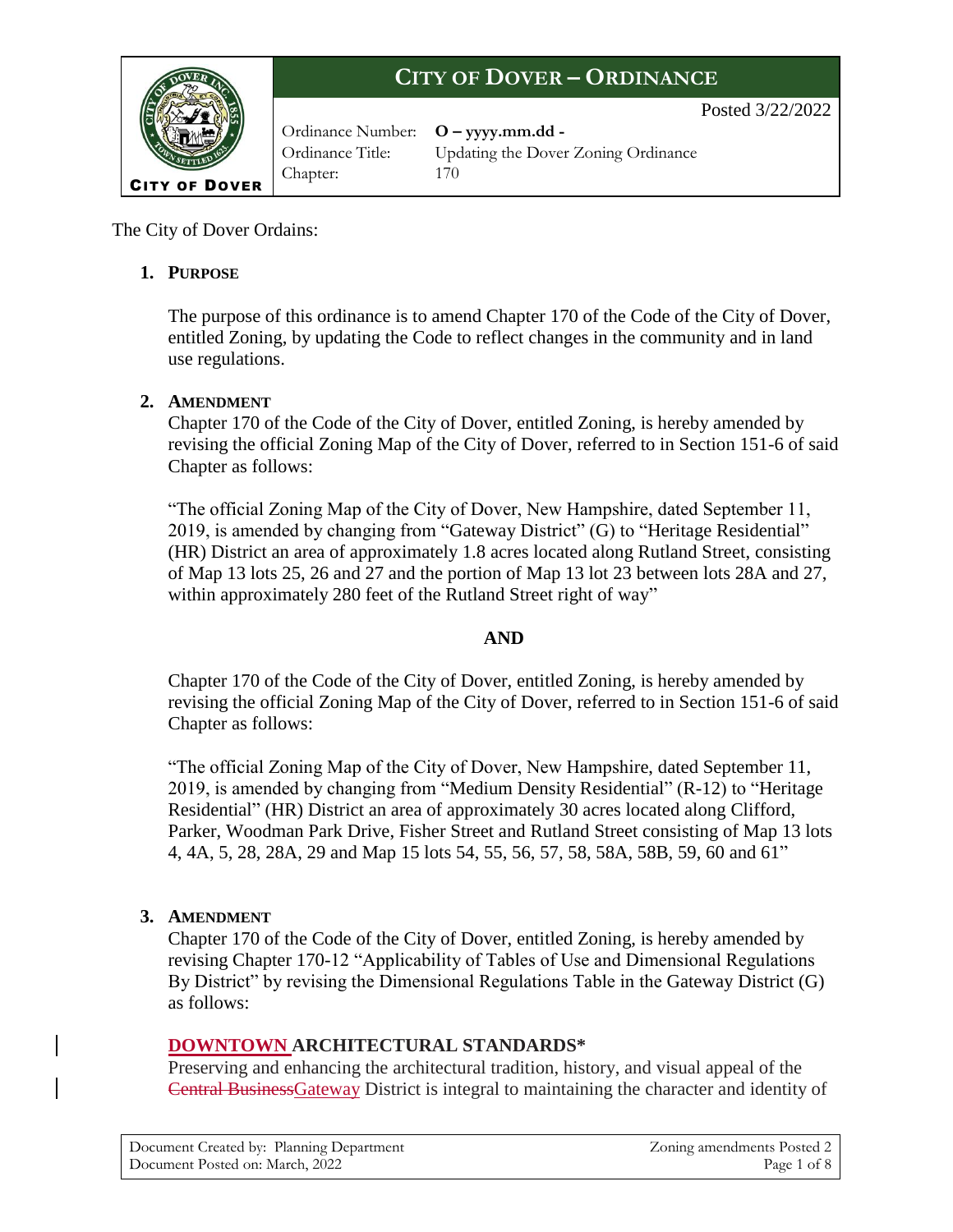



Ordinance Number: **O – yyyy.mm.dd -** Chapter: 170

Ordinance Title: Updating the Dover Zoning Ordinance

our community. Buildings designs and materials along Central Ave should enhance the appearance of Dover, reinforce pedestrian character where appropriate, reflect a consistency found within the sub-district, neighboring buildings, and natural and cultural resources. Building design should also minimize potential aesthetic conflicts between residential and nonresidential uses and between single family and multifamily uses. Architectural Standards are not intended to stifle creativity or variety, but produce designs respectful of place and context. **For more information, please see Section 2 of Dover's CBD Architectural Design Guidelines.**

The following **Architectural Standards** must apply for a residential building with 5 units or more and all mixed use/non-residential uses along Central Ave. Applicants will also be expected to prepare a narrative explaining how the project meets all of the architectural standards.

### *Required Ground Floor Standards:*

- No less than 30% of the façade shall be windows.
- A pedestrian entrance shall be required at the street side or front façade.
- Residential uses permitted.
- The use of ground floor exterior lighting on the building should offer a feeling of warm security and increase safety to pedestrians without being overwhelming.

### *Required Building Standards:*

• Building designs shall be harmonious with neighboring structures in terms of mass, width, height, proportion, spacing, and setback.

• All exterior walls that front on a public way with adjacent pedestrian

traffic/infrastructure must incorporate wood, brick, stone or a suitable contemporary material appropriately detailed within the first 20 vertical feet.

• Large structures shall be broken into smaller masses to provide human scale, variation, and depth.

• The design of the building shall incorporate views that are directed to the street and garden/courtyard rather than adjacent neighbors.

• Buildings shall be placed at or near the street, along the outer edge of their sites, to ensure the unity of those streets and to encourage and facilitate pedestrian activity.

- Building design shall enhance the pedestrian environment and streetscape.
- Utility elements shall be screened in an aesthetically pleasing manner.

• Use of architectural details and changes in depth are included on building elevations to increase visual interest and scale.

- Garages shall not face the street.
- Solar/Green Roof Standard:
- All buildings must be solar ready

• Commercial and mixed use buildings that are 25,000 sq ft or more must also

incorporate solar panels and a green roof on at least 30 percent of the roof area.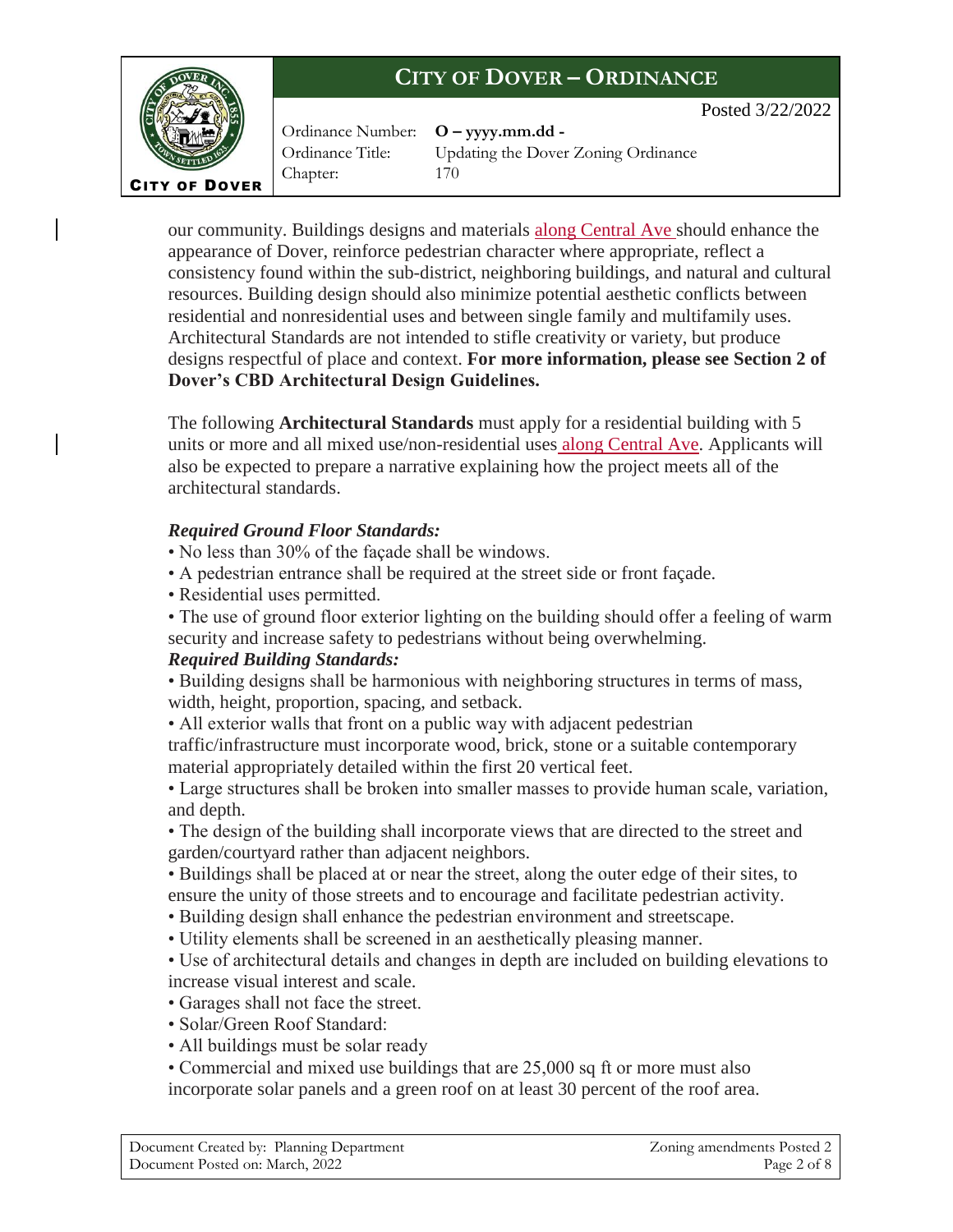

Ordinance Number: **O – yyyy.mm.dd -** Chapter: 170

Ordinance Title: Updating the Dover Zoning Ordinance

Posted 3/22/2022

### *Optional Standards:*

• Use of elements that accentuate and/or provide coverage at the entry such as canopy, porch, recessed entry, etc. are encouraged.

• Ornamental roof features that exceed the allowed building height are subject to the CUP process.

• Energy efficient design techniques, LEED standards, or an equivalent standard are encouraged.

• Other integrated green infrastructure elements are encouraged.

• Approved public art is encouraged.

*\*CUP (170-20B) may be used to adjust standards.*

### **STREETSCAPE STANDARDS**

Streetscape standards were crafted to ensure streets in mixed use areas of the CBD Gateway district have a relationship with adjacent buildings, accommodate pedestrians and bicyclists, and are compatible with the character of Dover's neighborhoods. All street elements must be consistent with Dover Streetscape and Landscape Standards. **For more information on streetscape standards, please see Section 3 of Dover's CBD Architectural Design Guidelines.**

• Sidewalks shall are encouraged to be brick and a shall be minimum of 5 feet wide.

• Street trees shall be planted at an average spacing of 25 to 30 feet on center. Planting method shall allow for maximum root zone space where possible. Existing healthy street trees shall be protected, if possible.

• Unpaved ground area along the frontage shall be planted with appropriate groundcover or shrubs, no bare ground permitted. Low Impact Development techniques such as rain gardens, bioretention areas, tree boxes and other green infrastructure techniques shall be incorporated into these landscaped areas and maintained to ensure 5' wide walkway.

• Projects shall be designed to maintain and enhance, the quality of vehicular, bicycle and pedestrian circulation and safety on affected public streets.

• Street furniture shall is encouraged to be provided as follows:

- 1 bench for every 75 feet of frontage.
- At least 1 waste bin at each block corner.
- 1 bike rack per non-residential project.
- Lighting and mechanical equipment standards per 170-20(E)

 $(3)(d)$ .

*\*CUP (170-20B) may be used to adjust standards.*

### **STREETSCAPE ELEMENTS**

"# *On Dover Point Road, within 300 feet of the center line of New Rochester Road, and for lots on Rutland Street:*

*• Building Height is limited to 2 Stories, unless an abutting structure is 3 stories, in which case this may be matched.*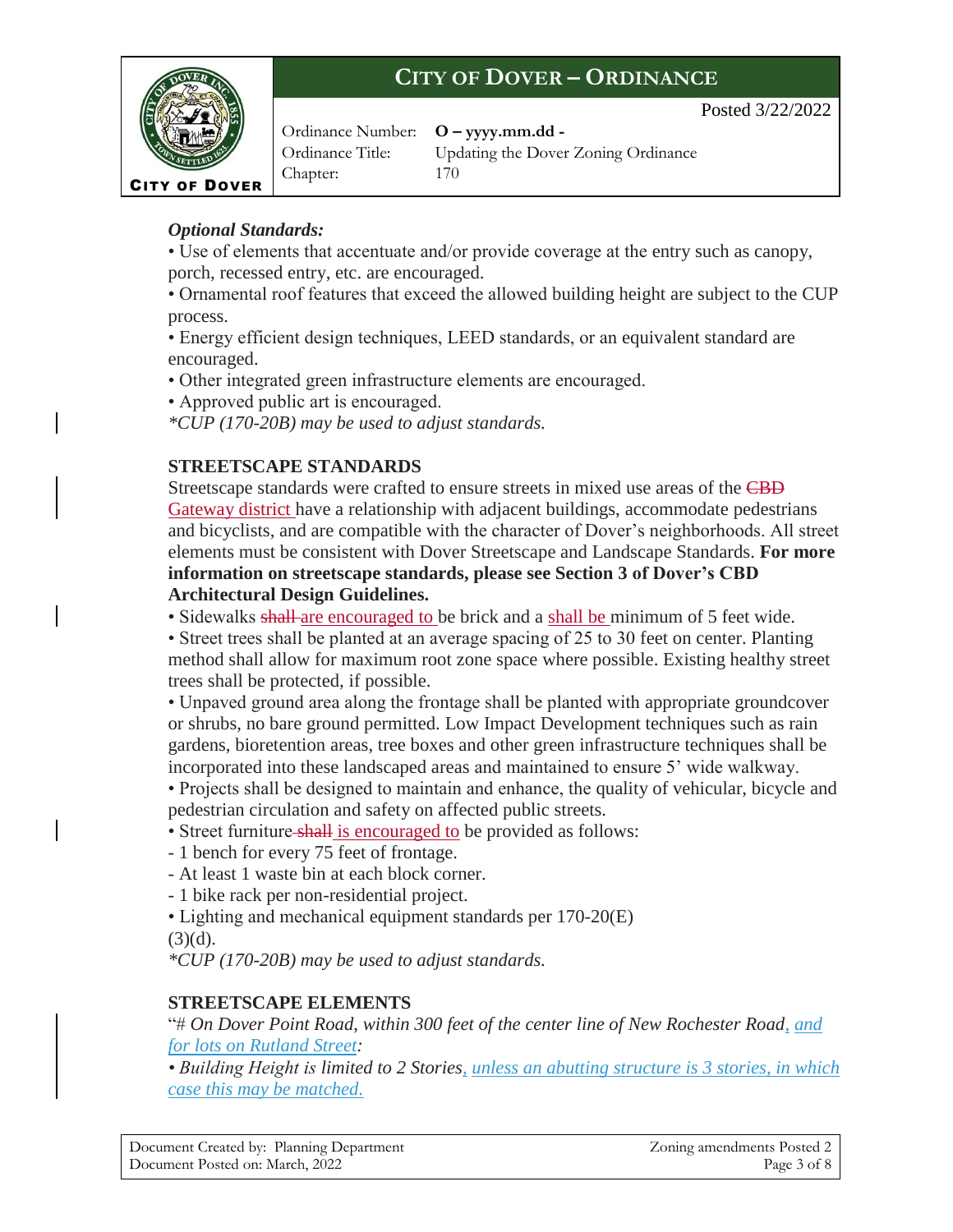Posted 3/22/2022



Ordinance Number: **O – yyyy.mm.dd -** Chapter: 170

Ordinance Title: Updating the Dover Zoning Ordinance

*• Residential is limited to Single Family and Two Family Dwelling units, unless part of a permitted mixed use building*

*• Professional Service & Office, Eating and Drinking Establishments and Retail/Personal Services are limited to 2,000 sf per unit"*

### **4. AMENDMENT**

Chapter 170 of the Code of the City of Dover, entitled Zoning, is hereby amended by revising Chapter 170-20 "Central Business District" subsection D (2) and (3) to allow residential uses in any part of a building, so long as non-residential uses meet the read as follows:

D. Standards and regulations

- (1) The standards for use and dimensions to be utilized within the CBD are shown on the tables at the end of the section. Included in each table are the following areas:
	- (a) District Purpose
	- (b) LOT Occupation Regulations
	- (c) Diagram of BUILDING HEIGHT
	- (d) Diagram of BUILD TO LINEs
	- (e) Special Regulations
	- (f) Permitted Uses
- (2) Through the issuance of a conditional use permit, BUILDING HEIGHT may be increased by one (1) story, which shall be setback from the allowed height to create a terrace, for either:
	- (a) Each subgrade fully below-grade story of parking provided on the site; or.
	- (b) Additional units resulting from this CUP are restricted so that the rent of said units conforms to the HUD Fair Market Rent rates, for Dover, published annually by the New Hampshire Housing Finance Authority.
- (3) General Guiding Principles for BUILDING Placement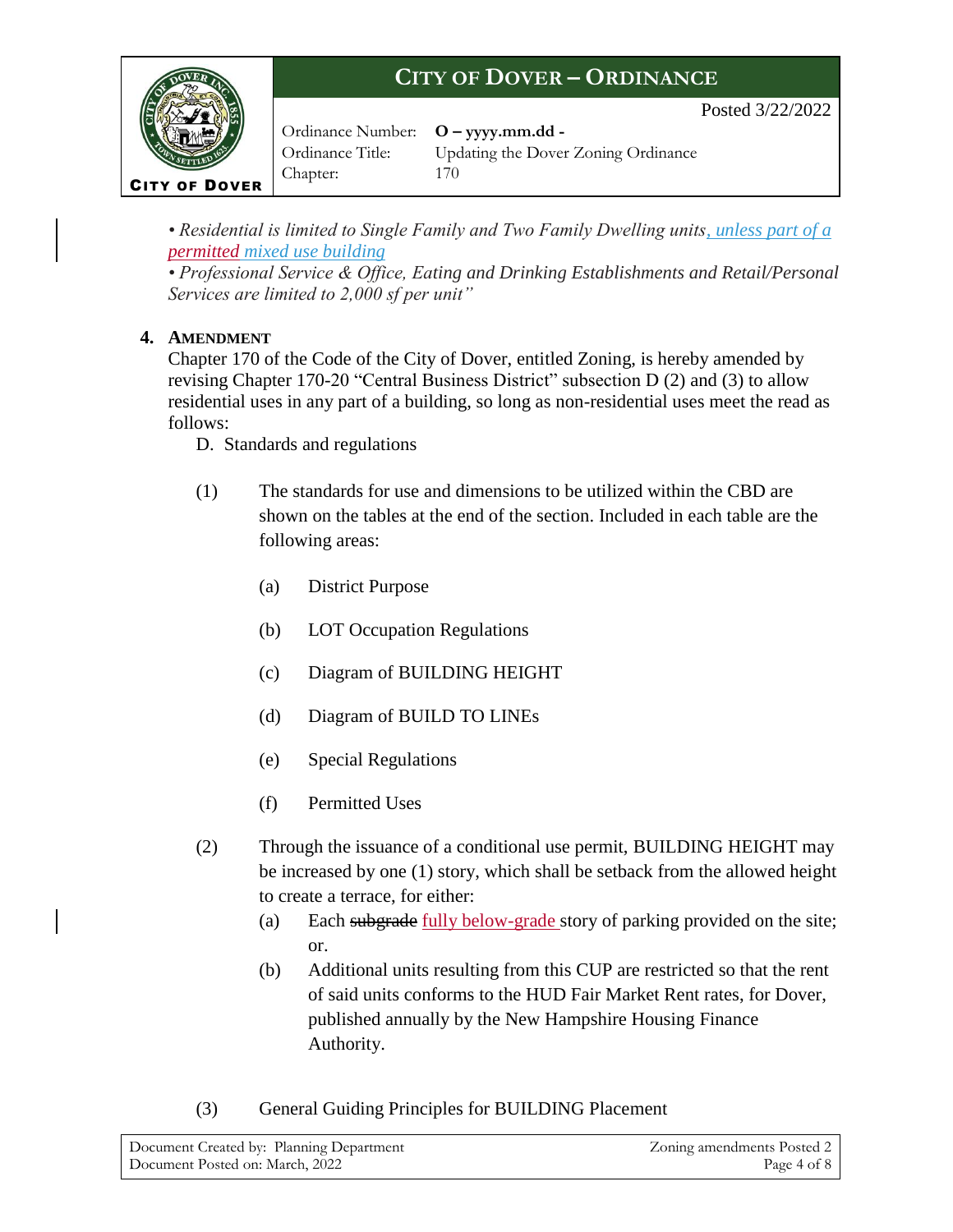Posted 3/22/2022



Ordinance Number: **O – yyyy.mm.dd -** Chapter: 170

Ordinance Title: Updating the Dover Zoning Ordinance

- (a) The goal of the BUILDING HEIGHT and BUILD TO LINE standards is the creation of a healthy and vital public realm through good STREET space.
- (b) BUILDINGs are aligned and close to the STREET.
- (c) The STREET is a coherent space, with consistent BUILDING forms on both sides of the STREET, creating a clear PUBLIC SPACE and community identity.
- (d) BUILDINGs oversee the STREET (and SQUARE) with active fronts contributing to a vital and safe PUBLIC SPACE.
- (e) Property lines are physically defined by BUILDINGs or STREET WALL<sub>s.</sub>
- (f) BUILDINGs are designed for an urban feel and situation. Views are directed to the STREET and the garden/courtyard, not toward the neighbors. However within the STREET wall alcoves or small courtyards are permitted to allow for seating and public access
- (g) Vehicle storage, garbage and mechanical equipment are kept away from the STREET.
- (h) Within the General, and Mixed Use, sub-districts, new non-residential activities must make up at least 20 percent of the structure or be located on the GROUND FLOOR.
	- 1. If retail and commercial activities are located on the GROUND FLOOR of BUILDINGs not fronting directly onto a STREET or municipal parking lot, the HEIGHT of the BUILDING may be increased by one (1) story.
		- i. Any additional stories shall be setback to create a terrace, and approved via a Conditional Use Permit.
- (i) In the TOD residential may be located on the GROUND FLOOR, however new retail and commercial activities are encouraged to be developed.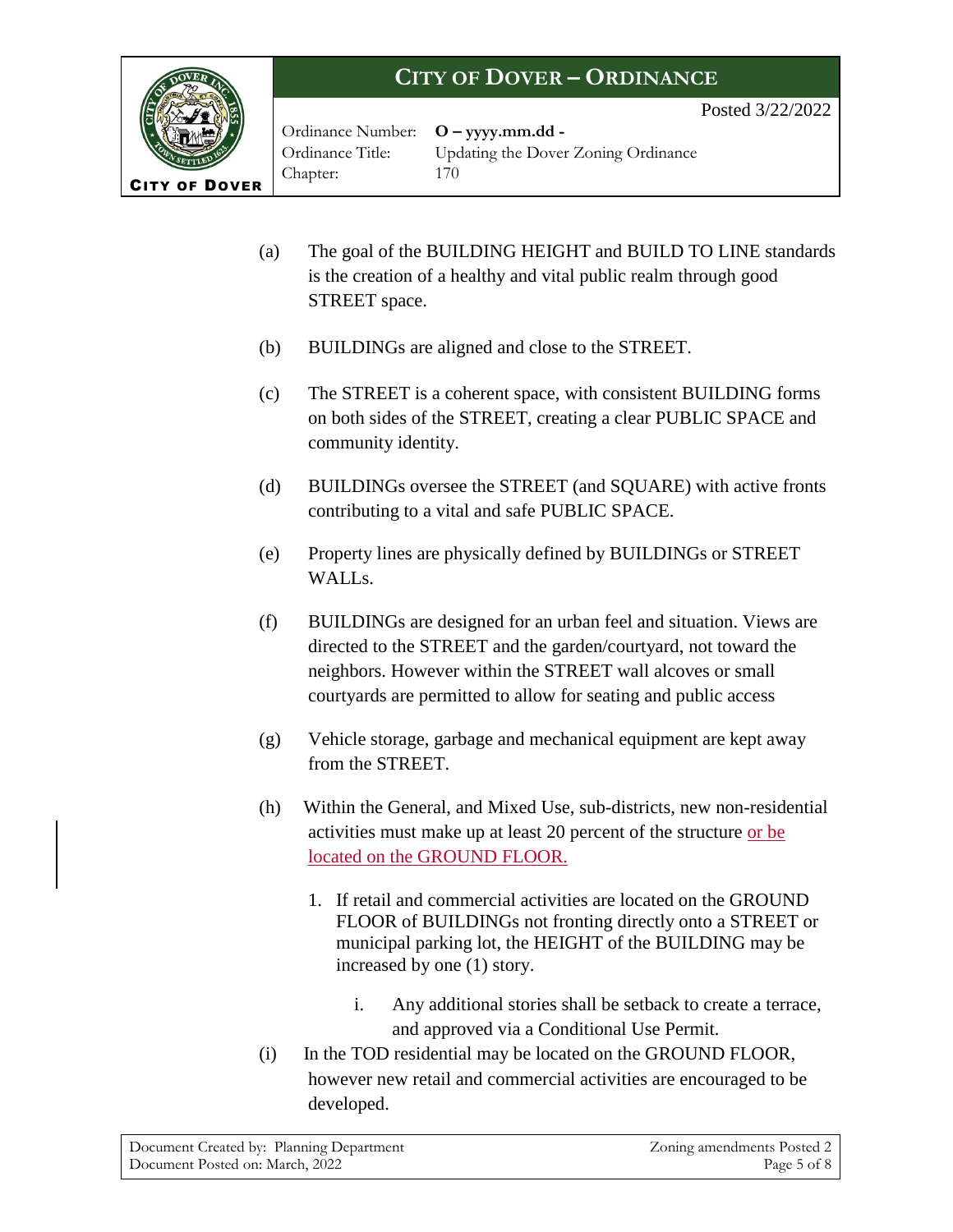2022

|                      | <b>CITY OF DOVER – ORDINANCE</b>          |                                     |  |
|----------------------|-------------------------------------------|-------------------------------------|--|
|                      |                                           | Posted $3/22/2$                     |  |
|                      | Ordinance Number: <b>O</b> – yyyy.mm.dd - |                                     |  |
|                      | Ordinance Title:                          | Updating the Dover Zoning Ordinance |  |
| <b>CITY OF DOVER</b> | Chapter:                                  | 170                                 |  |
|                      |                                           |                                     |  |

- (j) Parking (not including on-street parking) should be away from the STREETs and shared by multiple owners/users.
- (k) Historic character should be preserved and enhanced by context sensitive construction.

### **5. AMENDMENT**

Chapter 170 of the Code of the City of Dover, entitled Zoning, is hereby amended by revising Chapter 170-12 "Applicability of Tables of Use and Dimensional Regulations By District" by revising the Permitted Uses Table in the Commercial Manufacturing (CM) by adding footnote 8 as follows:

[8] Solar/Green Roof Standard:

• All buildings must be solar ready

• Commercial and mixed use buildings that are 25,000 sq ft or more must also incorporate solar panels and a green roof on at least 30 percent of the roof area.

### **6. AMENDMENT**

Chapter 170 of the Code of the City of Dover, entitled Zoning, is hereby amended by revising Chapter 170-12 "Applicability of Tables of Use and Dimensional Regulations By District" by revising the Permitted Uses Table in the Commercial (C) by adding footnote 9 as follows:

[9] Solar/Green Roof Standard:

• All buildings must be solar ready

• Commercial and mixed use buildings that are 25,000 sq ft or more must also incorporate solar panels and a green roof on at least 30 percent of the roof area.

### **7. AMENDMENT**

Chapter 170 of the Code of the City of Dover, entitled Zoning, is hereby amended by revising Chapter 170-12 "Applicability of Tables of Use and Dimensional Regulations By District" by revising the Permitted Uses Table in the Innovative Technology (IT) by adding footnote 14 as follows:

[14] Solar/Green Roof Standard:

• All buildings must be solar ready

• Commercial and mixed use buildings that are 25,000 sq ft or more must also incorporate solar panels and a green roof on at least 30 percent of the roof area.

#### **8. AMENDMENT**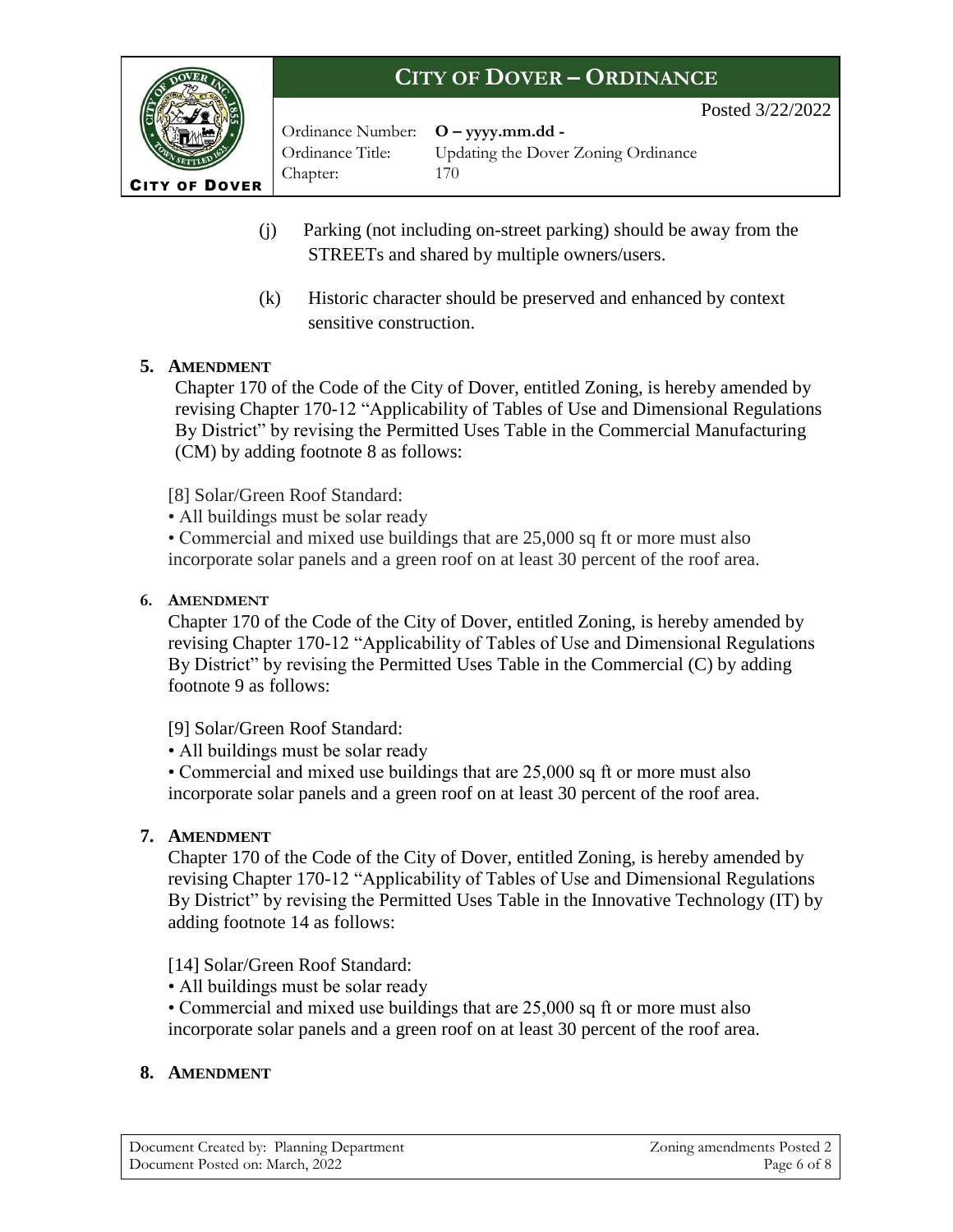

Ordinance Number: **O – yyyy.mm.dd -** Chapter: 170

Ordinance Title: Updating the Dover Zoning Ordinance

Posted 3/22/2022

Chapter 170 of the Code of the City of Dover, entitled Zoning, is hereby amended by revising Chapter 170-32 "SIGN Review and Regulations" changing errant references to Subsection "Q" to Subsection "O".

#### **9. TAKES EFFECT**

This ordinance shall take effect upon passage and publication of notice as required by RSA 47:18.

### **AUTHORIZATION**

| Approved as to<br>Funding:   | Daniel R. Lynch               | by: | Sponsored Councilor Fergus Cullen                    |
|------------------------------|-------------------------------|-----|------------------------------------------------------|
|                              | <b>Finance Director</b>       |     | <b>City Council Planning Board</b><br>Representative |
| Approved as to Legal<br>Form | Joshua M. Wyatt               |     |                                                      |
| and Compliance:              | <b>City Attorney</b>          |     |                                                      |
| Recorded by:                 | Susan Mistretta<br>City Clerk |     |                                                      |

### **DOCUMENT HISTORY:**

| <b>First Reading</b>  | <b>Public Hearing Date:</b> |
|-----------------------|-----------------------------|
| Date:                 |                             |
| <b>Approved Date:</b> | <b>Effective Date:</b>      |

#### **DOCUMENT ACTIONS:**

| <b>VOTING RECORD</b>                       |            |     |
|--------------------------------------------|------------|-----|
| Date of Vote:                              | <b>YES</b> | NO. |
| Mayor, Robert Carrier                      |            |     |
| Deputy Mayor Dennis Shanahan, Ward 5       |            |     |
| Councilor Michelle Moffet Lipinski, Ward 1 |            |     |
| Councilor, Robert Hinckle, Ward 2          |            |     |
| Councilor Deborah Thibodeaux, Ward 3       |            |     |
| Councilor Debra Hacket, Ward 4             |            |     |
| Councilor Fergus Cullen, Ward 6            |            |     |